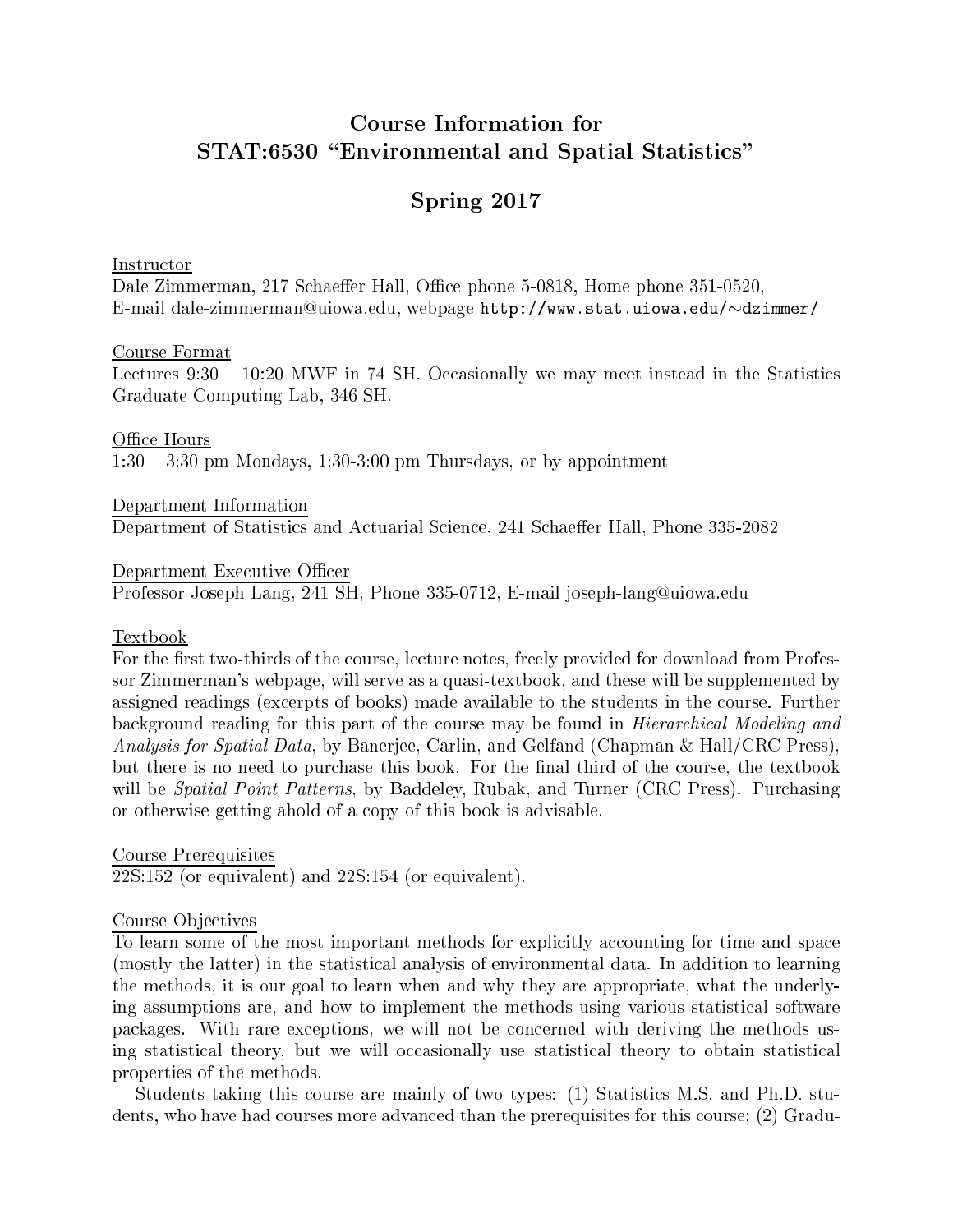ate students from Geography, Civil Engineering, and other fields who barely have (or in some ases simply don't have) the ne
essary ourse prerequisites. Currently, we need students of both types in order to have healthy enrollment for the course. The course objectives differ slightly for the two groups: the first group needs a theoretical understanding of the statistical methodology, while the second does not. Accordingly, the course content includes some theory, but homework and exam problems requiring more advan
ed theory will be assigned to only the first group; those problems will be replaced with more applied problems for the second group.

## Ma jor Topi
s Covered

- Trends, variability, and correlation
- Exploratory temporal and spatial data analysis
- Geostatistical models, including covariance functions and semivariograms
- Semivariogram and covariance function estimation
- Kriging (spatial prediction)
- Spatial regression
- $\bullet$  Geostatistics on river networks
- Lattice (areal) data analysis, including measures of spatial autocorrelation and disease mapping
- Spatial point pattern analysis: univariate
- Spatial point pattern analysis: multivariate
- Methods for sampling environmental populations (time permitting)

## Computing

Substantial omputing will be ne
essary to omplete many homework assignments and the final project. Our software of choice will be R, but we will also use SAS occasionally. Instructions on their use will be provided in class.

## Homework

Written homework assignments are an essential component of the course. Assignments will be given approximately every week to 10 days, except around the times of exams or projects. Assignments must be turned in at the beginning of class on the day they are due. Unless prior arrangements are made, homework turned in late will re
eive a s
ore no higher than 50%. You may work on homework problems together, but outright plagiarism is prohibited. Ea
h student must write up their own work.

Some assignments will involve the analysis of data using a computer. Any computer output you wish to in
lude with your homework should be fully labeled and annotated, and should be integrated with other parts of the homework by electronically cutting and pasting.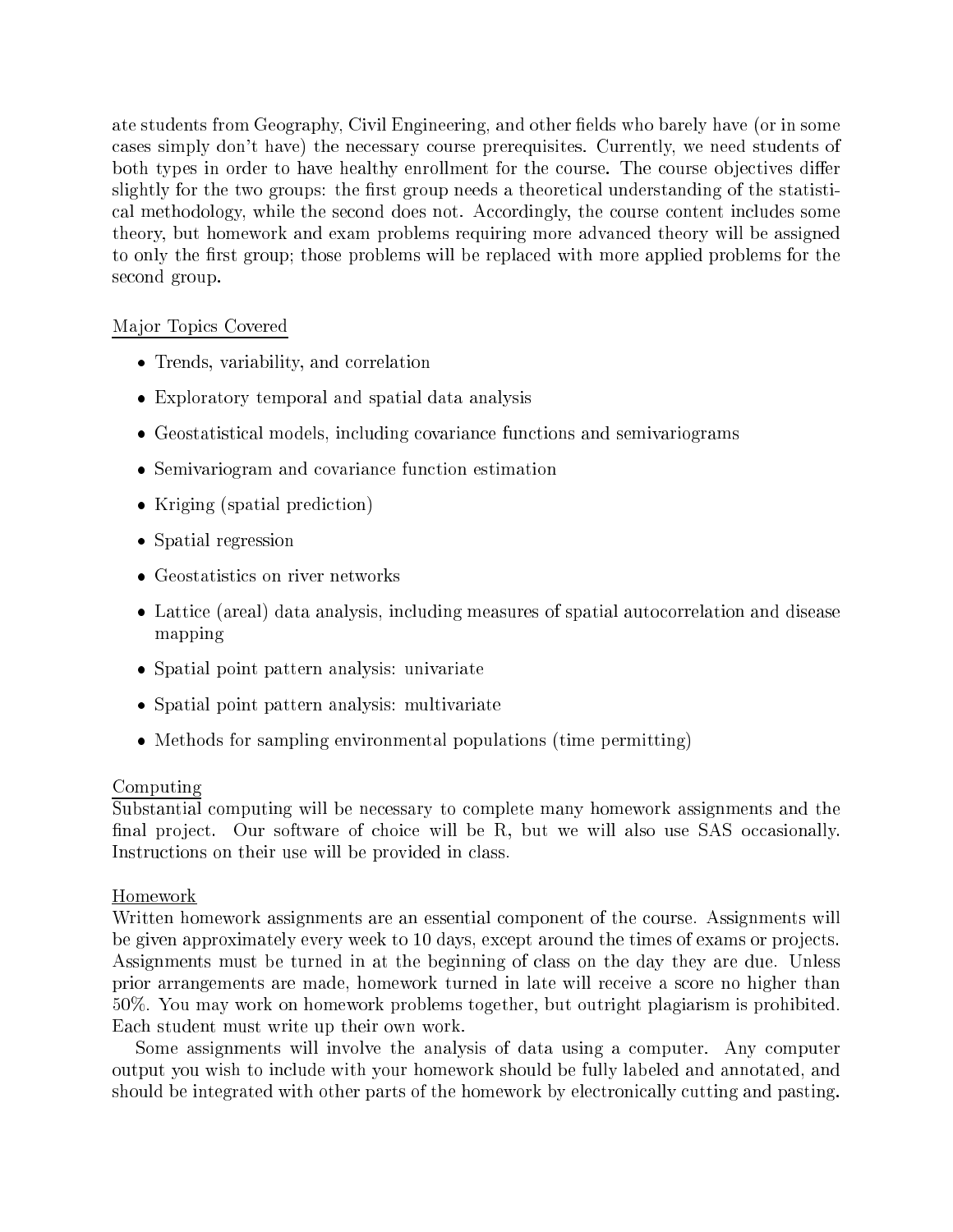Some homework assignments may in
lude some problems assigned only to Statisti
s graduate students, and other problems assigned only to non-Statisti
s graduate students. Every effort is made to "equalize" these assignments.

#### Attendan
e

Attendance at lectures and participation in discussions are expected. Coming late to class, leaving early, or failing to attend class often will lower your grade.

#### Midterm Exams

Two in-class midterm exams will be given; the first in early March, and the second in late April. These exams will be "closed-book" but "open-notes," meaning that during the exam you an look at your le
ture notes, past homework assignments, and anything else that you have written, but you may not look at other printed or electronic materials. As with homeworks, some exam problems may be assigned only to Statisti
s graduate students and others only to non-Statisti
s graduate students.

#### Data Analysis/Simulation Projects

Two data analysis/simulation projects will be given during the semester. The first will be handed out in early March and due in late March; the second will be handed out in late April and due by the final exam time assigned to our course. (We won't have an in-class final exam; the second project can, if you wish, be regarded as taking the place of a final exam.) These projects will involve a more complete, in-depth analysis of a spatial dataset or a spatial statistics topic than is typical of a problem on a homework assignment. In contrast to homework assignments, you must work independently and not communicate with other class members about the projects.

#### Grading

- Homework and Attendan
e, 30%
- Midterm Exams,  $40\%$  (20% each)
- Data Analysis/Simulation Projects,  $30\%$  (15% each)

Plus-minus grading will be used.

#### Administrative Home

The College of Liberal Arts and Sciences is the administrative home of this course and governs matters su
h as the add/drop deadlines, the se
ond-grade-only option, and other related issues. Different colleges may have different policies. Questions may be addressed to 120 Schaeffer Hall, or see the CLAS Academic Policies Handbook at https://clas.uiowa.edu/students/handbook.

#### Electronic Communication

University policy specifies that students are responsible for all official correspondences sent to their University of Iowa e-mail address (Quiowa.edu). Faculty and students should use this account for correspondences (Operations Manual, III.15.2, k.11).